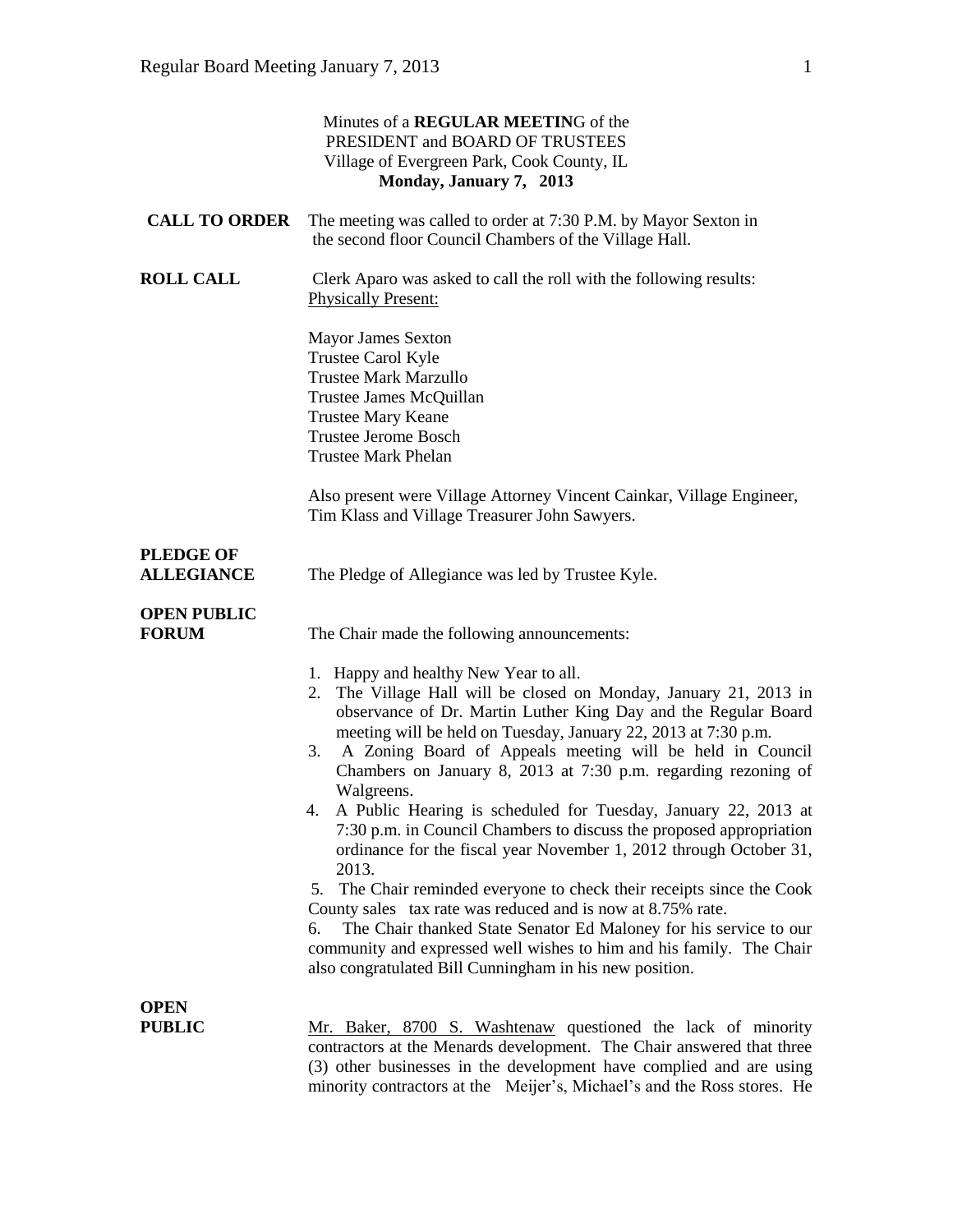# **REGULAR**

**AGENDA** Motion by Trustee Keane second by Trustee Bosch to waive the reading of the minutes of the December 17, 2012 Regular Meeting of the President and Board of Trustees and approved as presented was passed by unanimous voice vote and so ordered by the Chair.

### **RESOLUTION**

**NO. 5-2013** Motion by Trustee Phelan second by Trustee Kyle, to approve **Resolution NO. 5-2013** with expenditures of the General Corporate Fund of \$ 740,272.51 and the Sewer and Water Fund in the amount of  $$180,194.00$  and the  $95<sup>th</sup>$  Street TIF Fund,  $$4,698.50$  in the Capital Improvement Fund, and the Street Bond Fund, \$ 7,860.00 for a total of \$1,166,171.23. Upon roll call, voting YES: Trustees Kyle, Marzullo, McQuillan, Keane, Bosch and Phelan; voting NO: NONE. The motion was passed and so ordered by the Chair.

## **WATER COLLECTORS**

**REPORT** Motion by Trustee McQuillan second by Trustee Marzullo to approve the Water Collector's report for December 2012 for information and file in the amount of \$ 544,114.29. The motion was passed by unanimous voice vote and so ordered by the Chair.

#### **VILLAGE COLLECTORS REPORT**

Motion by Trustee Bosch second by Trustee Phelan to approve the Village Collector's report for December 2012 for information and file in the amount of \$ 1,116,204.36. The motion was passed by unanimous voice vote and so ordered by the Chair.

# **BUSINESS**

**CERTIFICATES** Motion by Trustee Marzullo, second by Trustee Kyle to accept the application for Business Regulation Certificate for **ANZ AMERICA, INC. D/B/A MARATHON GAS STATION (NEW OWNERS)** to conduct a gas stations/convenience store located at  $3831W$ .  $95<sup>th</sup>$  Street The Chair requested the new owners provide a sales tax number to him after this meeting. Trustee McQuillan questioned if there are any plans to improve the property. The Chair asked the owners to clean up the property especially the landscaping as much as weather will allow. Upon roll call voting YES: Trustees Marzullo, McQuillan, Keane, Bosch, Phelan and Kyle; voting NO: NONE. The motion was passed and so ordered by the Chair.

> Motion by Trustee Kyle second by Trustee McQuillan to accept the application for Business Regulation Certificate for **ANTIQUE TREASURE CHEST** to conduct an antique resale shop located at 9539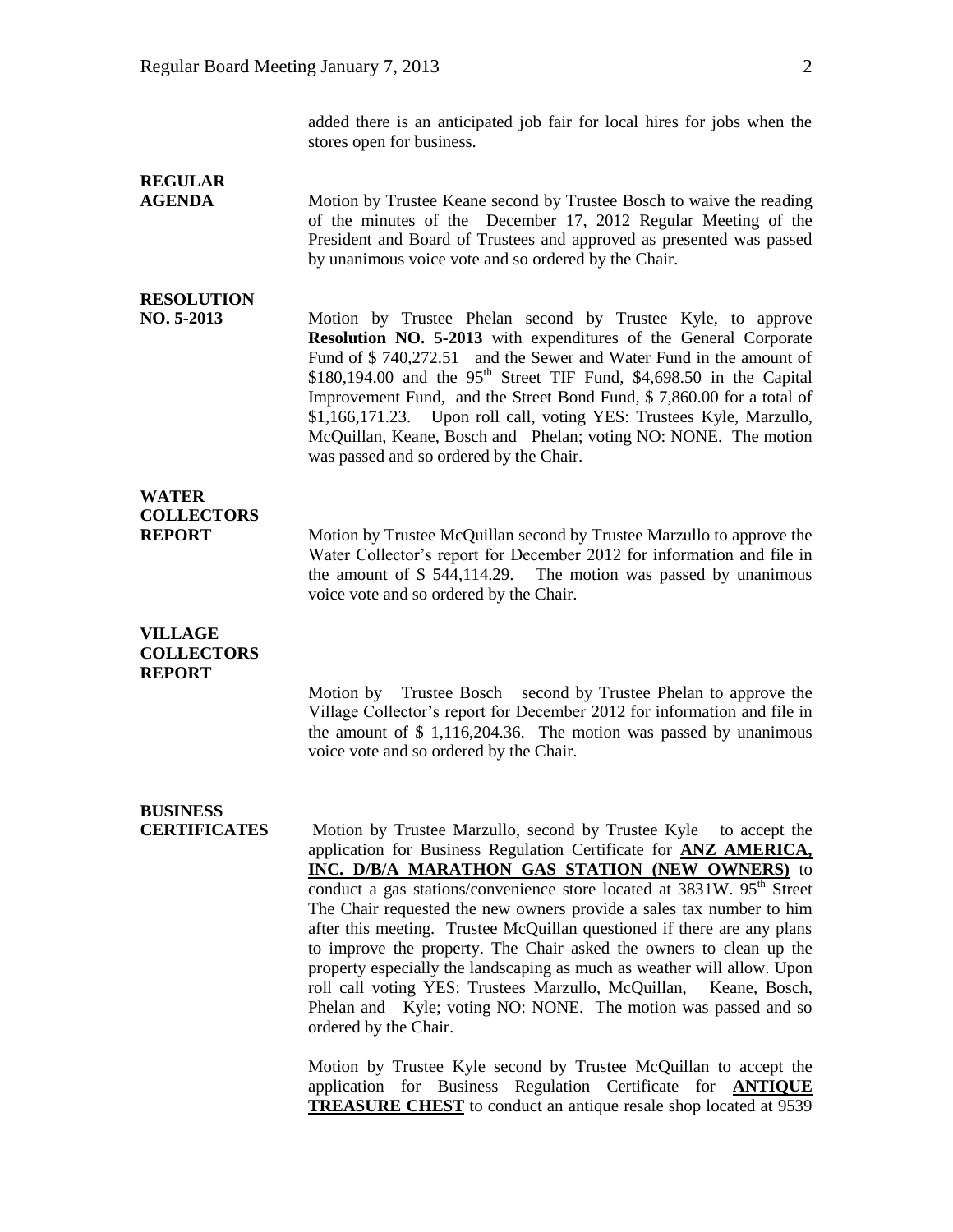Keane, Bosch, Phelan, Kyle and Marzullo; voting NO: NONE. The motion was passed and so ordered by the Chair. Motion by Trustee McQuillan, second by Trustee Marzullo to accept the application for Business Regulation Certificate for **KAPLAN SILVERMAN, LLC** to conduct a law office located at 3536 W. 95<sup>th</sup> Street. Upon roll call voting YES: Trustees Keane, Bosch, Phelan, Kyle, Marzullo and McQuillan; voting NO: NONE. The motion was passed and so ordered by the Chair. **POLICE DEPT. VEHICLE 2013 FORD** Motion by Trustee Phelan second by Trustee McQuillan to approve Police Chief Saunders' request to order a 2013 Ford Taurus SHO in the amount of \$ 37,397.00; a 2011 Ford Taurus SHO will be traded in at a price of \$23, 200.00 making the final purchase price \$14,422.00. Upon roll call voting YES: Trustees Bosch, Phelan, Kyle, Marzullo, McQuillan and Keane; voting NO: NONE. The motion was passed and so ordered by the Chair. **ENGINEER'S REPORT** Village Engineer, Tim Klass had no report. **ATTORNEY'S REPORT** The Attorney had no report. **DEPT HEADS** Mr. Feltz, Youth Director reported 250 coats were collected during the recent drive and donated to Worth Township residents. He stated a new X-Box is available at the activity center. Jolene Churak, OCS Director reported Income tax filing appointments will begin January 23, 2013. Mr. Duffy, Recreation Director reported this is the 33rd year of Santa home visits. Santa was busy at over 150 homes this past holiday season. He stated the ice rink is open and residents should contact the Rec. Dept. for available times. **BIDS PARKING LOT** Motion by Trustee Phelan second by Trustee Kyle to approve the PW Director's request of a change order in the amount of \$ 27,085.99 for the Activity Center Parking Lot. Upon roll call voting YES: Trustees: Phelan, Kyle, Marzullo, McQuillan, Keane and Bosch; voting NO:

S. Pulaski Road. Upon roll call voting YES: Trustees McQuillan,

The Chair noted there was a payout to Amber Mechanical Contractors for \$123,910.83 for the work at the Park Building 2701 W .  $91^{\text{st}}$  Street. NO BOARD ACTION REQUIRED INFORMATION ONLY.

NONE. The motion was passed and so ordered by the Chair.